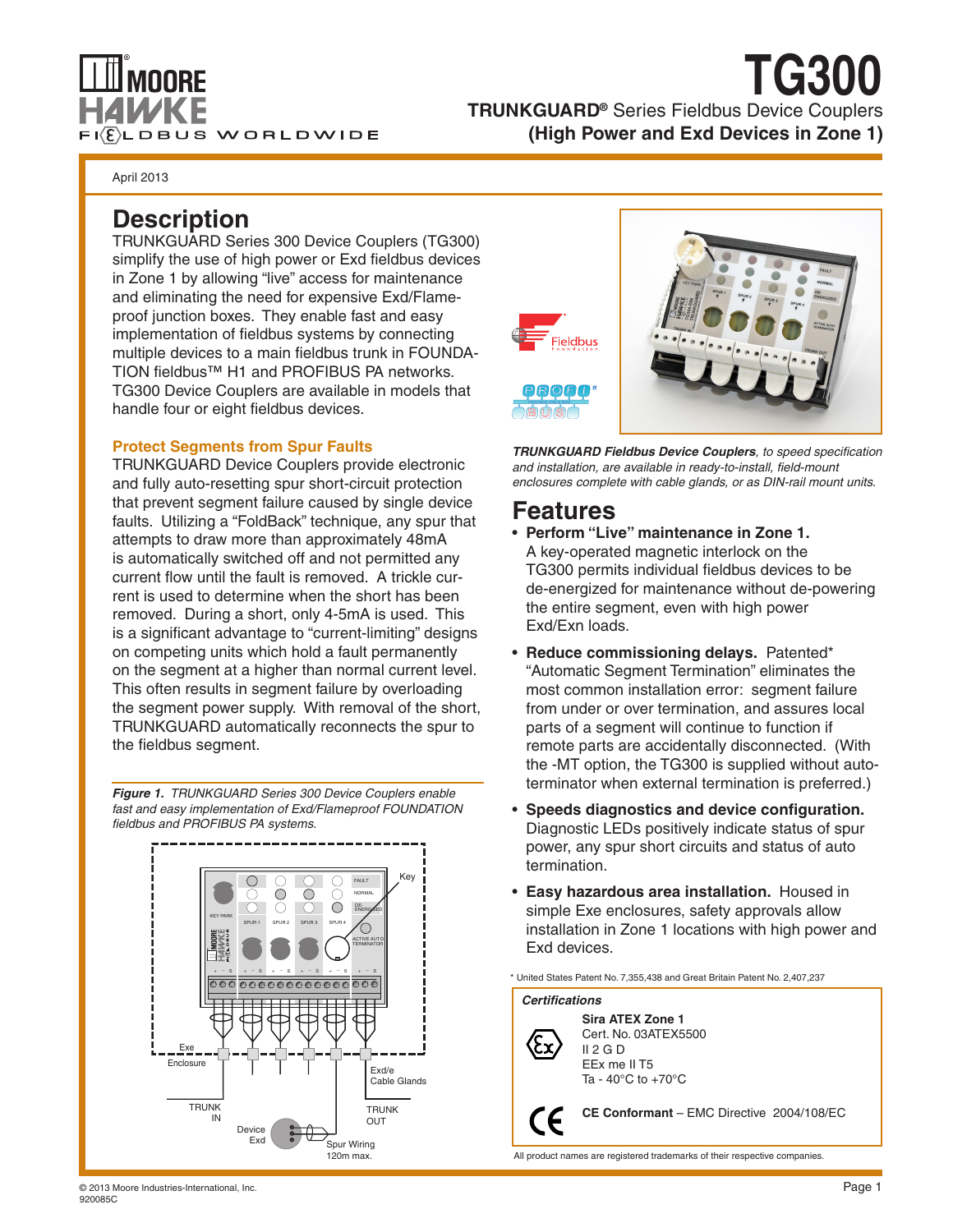## **Specifications**

| <b>Communications</b><br><b>Performance</b> | <b>FOUNDATION</b><br>fieldbus <sup>™</sup> H1 and<br><b>PROFIBUS PA</b><br><b>Supply Voltage:</b>                                                                                                                                                                                                                                                                                                                                                          | Performance<br>(continued) | <b>Maximum Voltage</b><br>Drop Trunk IN to OUT:<br>0.7V<br>Terminator: $100\Omega/1\mu F$<br>(Internal Automatic                                                                                                                                                                                                                                                                                   | <b>Terminals</b>                                                                                             | <b>Type:</b> Exe-approved<br>terminals with IP30<br>shrouds and fillers<br>Wire Size: Handles<br>sizes between                                                                                                                                                                                                                                                                                                                                                                                      |
|---------------------------------------------|------------------------------------------------------------------------------------------------------------------------------------------------------------------------------------------------------------------------------------------------------------------------------------------------------------------------------------------------------------------------------------------------------------------------------------------------------------|----------------------------|----------------------------------------------------------------------------------------------------------------------------------------------------------------------------------------------------------------------------------------------------------------------------------------------------------------------------------------------------------------------------------------------------|--------------------------------------------------------------------------------------------------------------|-----------------------------------------------------------------------------------------------------------------------------------------------------------------------------------------------------------------------------------------------------------------------------------------------------------------------------------------------------------------------------------------------------------------------------------------------------------------------------------------------------|
|                                             | 10 to 32Vdc<br><b>Maximum Segment</b><br>Current: 800mA<br><b>Maximum Quiescent</b><br>Current:<br>TG304: 13mA@32V <sub>FR</sub> ;<br>$5mA@16V_{FB}$<br>TG308: 23mA@32V <sub>FR</sub> ;<br>10mA@16 $V_{\text{CD}}$<br>* 3mA less with -MT option<br><b>Maximum Spur Output</b><br><b>Current:</b> $I_{\text{slim}}$ =48mA<br><b>Spur Short Circuit</b><br><b>Load:</b> $I_{\text{Ssc}}$ =5mA (32V),<br>3mA (16V)<br><b>Spur Voltage Drop:</b><br>0.7V@20mA | <b>Indicators</b>          | Segment Termination is<br>standard; For manual<br>termination, specify<br>the -MT option with the<br>MooreHawke model<br>number "TRK-TERM"<br>Trunk Terminator manu-<br>ally fitted on the final<br>device coupler on the<br>segment)<br>Spur: GREEN (normal)<br>RED (fault)<br>YELLOW<br>(de-energized)<br>Auto-Terminator:<br><b>GREEN LED is on</b><br>when<br>auto-termination is<br>activated | <b>Cable Glands</b><br>(Device<br><b>Couplers with</b><br>Enclosures)<br><b>Ambient</b><br><b>Conditions</b> | 0.8-2.5mm <sup>2</sup> /12-24AWG<br>Type:<br>Armored/Unarmored<br><b>Material:</b><br>Nickel-plated brass<br>Operating:<br>-40 $\mathrm{^{\circ}C}$ to +70 $\mathrm{^{\circ}C}$<br>$(-40^{\circ}F to +158^{\circ}F)$<br>Storage:<br>-40 $^{\circ}$ C to +85 $^{\circ}$ C<br>$(-40^{\circ}F to +185^{\circ}F)$<br><b>Relative Humidity:</b><br>$0 - 95\%$<br>non-condensing<br><b>Surge Protection:</b><br>EN61326, EN61000-4-5<br>1KV (1.2/50usec)<br><b>RFI/EMI Immunity:</b><br>10V/m@80-1000MHz, |

### **Environmental Advantages**

TRUNKGUARD Device Couplers (TG300) can be ordered in ready-to-install, GRP (Glass Reinforced Polyester) fieldmount enclosures. These are designed for applications in rugged and hazardous field conditions and offer IP66 protection. Standard cable glands are nickel-plated brass, and can be ordered for use with unarmored or armored cable. Compound seal glands (for cable with inter-core spaces, i.e., unfilled cable), and quick-connect plugs and sockets are also available.

#### **Complete Fieldbus Device Coupler and Power Conditioner Systems**

MooreHawke offers the isolated TRUNKGUARD TPS400 Fieldbus Power Supply for powering our TRUNKGUARD Fieldbus Device Couplers. The TPS400 provides TRUNKGUARD Device Couplers with up to 500mA per segment with load-sharing duplex modes and optional pluggable surge protection.

### **Wiring the TG300 in Zone 1**

Each TG300 Device Coupler has terminals for up to four or eight spurs, plus TRUNK IN and TRUNK OUT (See Figure 1). For multiple units, TRUNK OUT can be looped into the next TRUNK IN. Segment termination is automatically provided by the final TG300 unit in the segment. There is no need to provide an external terminator.

**LEDs Indicate Spur Status—**The TG300 features bright LEDs that indicate the status of each spur as "Normal" (GREEN), "Fault" (RED) or "De-Energized" (YELLOW). "Normal" indicates that the spur has sufficient voltage for device operations, and that the spur current is within limits. "Fault" indicates that the short-circuit protection mechanism is active for that spur. "De-Energized" is ON only when the DISCONN Key has positively isolated that spur.

**Exe-Approved Terminals—**The TG300 terminals are protected to IP30 by special plastic terminal shrouds and entry fillers. This allows access to the unit "live" in Zone 1 areas. The shrouds have holes for a small screwdriver (blade <2.5mm) and do not need to be removed for wiring. Wiring should be locally acceptable in Zone 1. Typically, steel wire armored or toughened sheath cable is appropriate.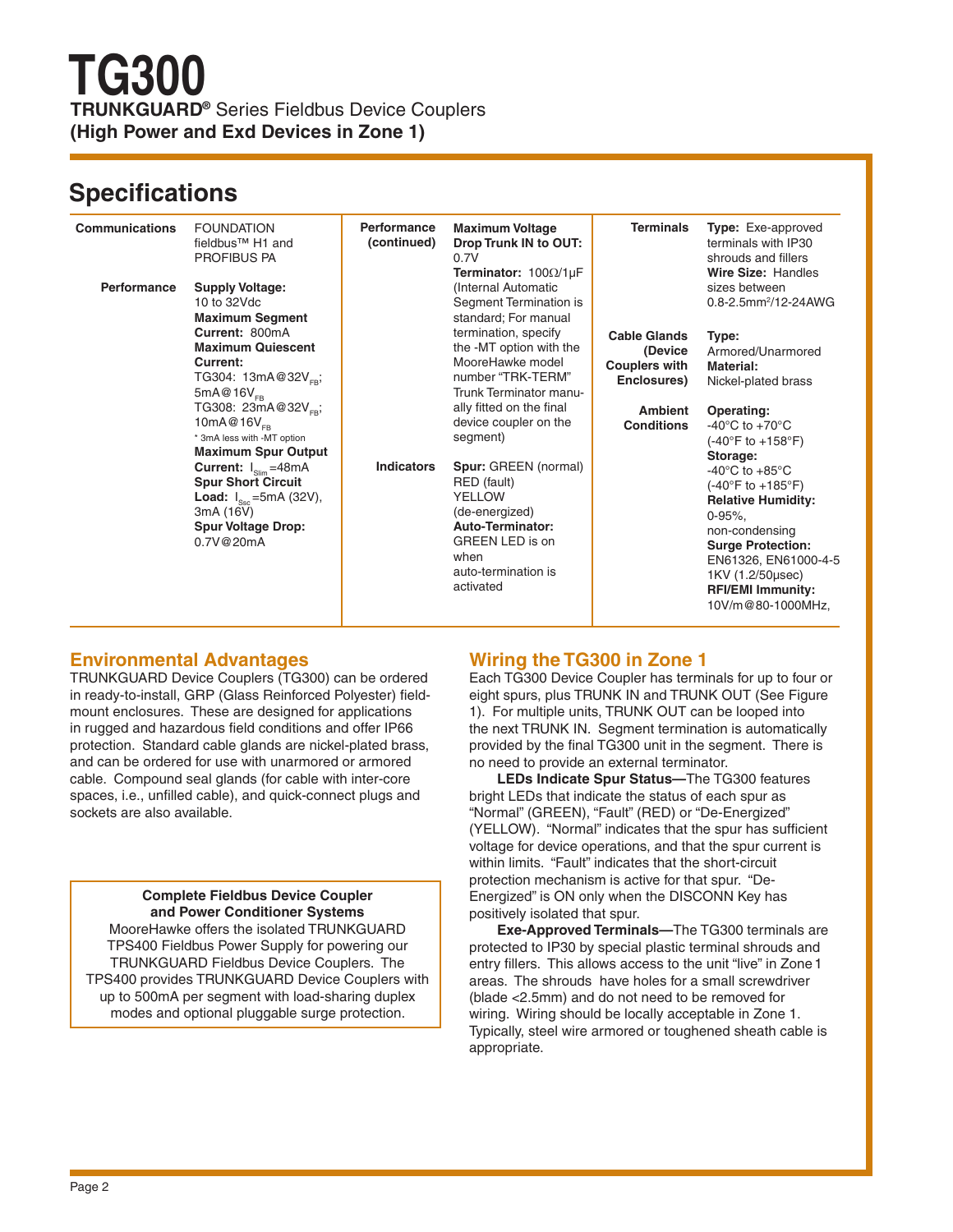

## **TRUNKGUARD®** Series Fieldbus Device Couplers **(High Power and Exd Devices in Zone 1) TG300**

### **Ordering Information**

| <b>Unit</b>                                                                                  | <b>Mounting/Enclosure Type</b>                                                                                                      | <b>Number of Spurs</b>               | <b>Gland/Connector Type</b>                                                                                                                                                                                                                                                       | <b>Gland Entry Size</b>                                                                                                                                                                                                                                                                                                                                                       |
|----------------------------------------------------------------------------------------------|-------------------------------------------------------------------------------------------------------------------------------------|--------------------------------------|-----------------------------------------------------------------------------------------------------------------------------------------------------------------------------------------------------------------------------------------------------------------------------------|-------------------------------------------------------------------------------------------------------------------------------------------------------------------------------------------------------------------------------------------------------------------------------------------------------------------------------------------------------------------------------|
| TG <sub>3</sub><br><b>TRUNKGUARD</b><br>Device Coupler for<br>Flameproof Zone 1<br>Locations | 0 DIN-Rail Mount*<br>(No enclosure)<br>*All DIN units must to be installed in<br>Exe approved enclosures for Zone 1<br>installation | 4 Fieldbus Spurs<br>8 Fieldbus Spurs | Not Applicable                                                                                                                                                                                                                                                                    | -DIN (No cable glands)<br>Universal DIN-style<br>enclosure mounts on<br>32mm (EN50035)<br>G-type and 35mm<br>(EN50022) Top Hat<br>DIN-rails                                                                                                                                                                                                                                   |
|                                                                                              | 3 Standard GRP (Glass<br>Reinforced Polyester), IP66<br>Enclosure                                                                   | 4 Fieldbus Spurs<br>8 Fieldbus Spurs | -A Unarmored Cable<br>Glands (standard)<br>-B Armored Cable<br>Glands<br>-C Compound Seal<br>Cable Glands<br>-D No Cable Glands<br>NOTES:<br>1. Gland/connector selection is<br>for all entry ports.<br>2. Weatherproof seals are<br>provided for all glands, but not<br>sockets. | <b>GLAND ENTRY SIZE</b><br>FOR:<br>-O (standard)<br><b>Unarmored Cable</b><br>$(7.5-11.9mm O.D.);$<br><b>Armored Cable</b><br>$(9.5-16.0$ mm O.D.)<br>-S Unarmored Cable<br>$(3.0 - 8.0$ mm $O.D.$ );<br>Armored cable<br>$(5.5-12.0mm O.D.)$<br>-MT Option:<br>Specify for TG300 without<br>auto-termination. NOTE:<br>Auto-termination cannot<br>be restored or reactivated |
|                                                                                              |                                                                                                                                     |                                      |                                                                                                                                                                                                                                                                                   |                                                                                                                                                                                                                                                                                                                                                                               |

When ordering, specify: Unit • Mounting or Enclosure Type • Number of Channels -Gland/Connector Type -Gland Entry Size **Model number example:** TG334-A-O

(4-Spur Device Coupler in GRP Enclosure with Cable Glands for Unarmored Cable)

TG308-DIN (8-Spur Device Coupler for DIN-Rail Mounting)

Manual Trunk Terminator for Use with -MT Option, Specify: **TRK-TERM**





*Figure 3. GRP (Glass Reinforced Polyester) Enclosure Installation Dimensions for TG334 (4-Spur) Models.*